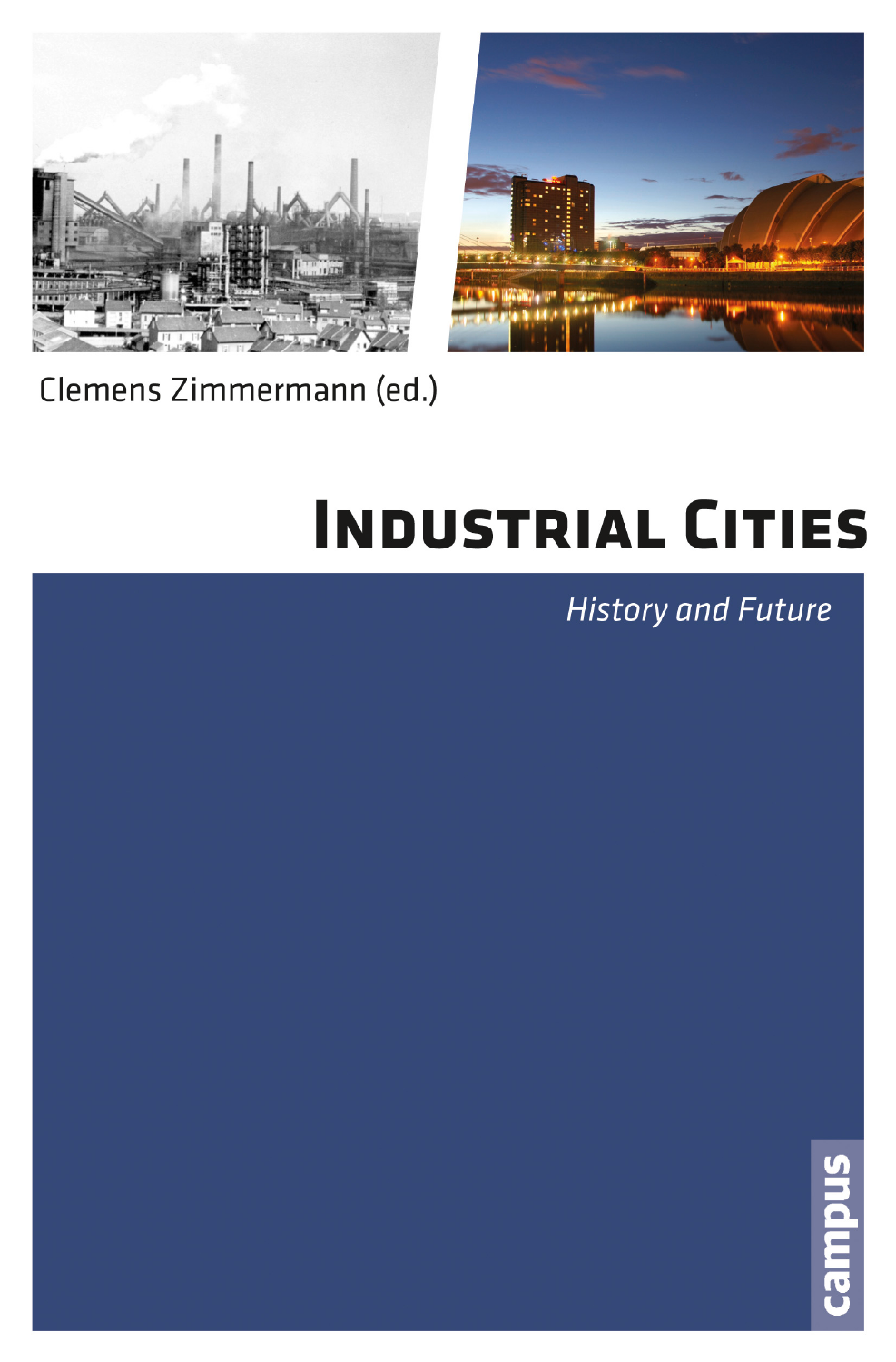# Contents

| Introduction: 'Industrial Cities-History and Future'  11<br>Clemens Zimmermann                                   |
|------------------------------------------------------------------------------------------------------------------|
| Part I<br>Research Perspectives and Historical Developments                                                      |
| Beyond Coketown: The Industrial City in the Twentieth Century 29<br>Simon Gunn                                   |
| The Contested Industrial City:<br>Governing Pollution in France and Germany, 1810-1930 46<br>Christoph Bernhardt |
| Echoes of Industrialization: Cities and the Trajectories<br>Richard Rodger                                       |
| Networks and the Industrial Metropolis: Chicago's Calumet district,<br>Robert Lewis                              |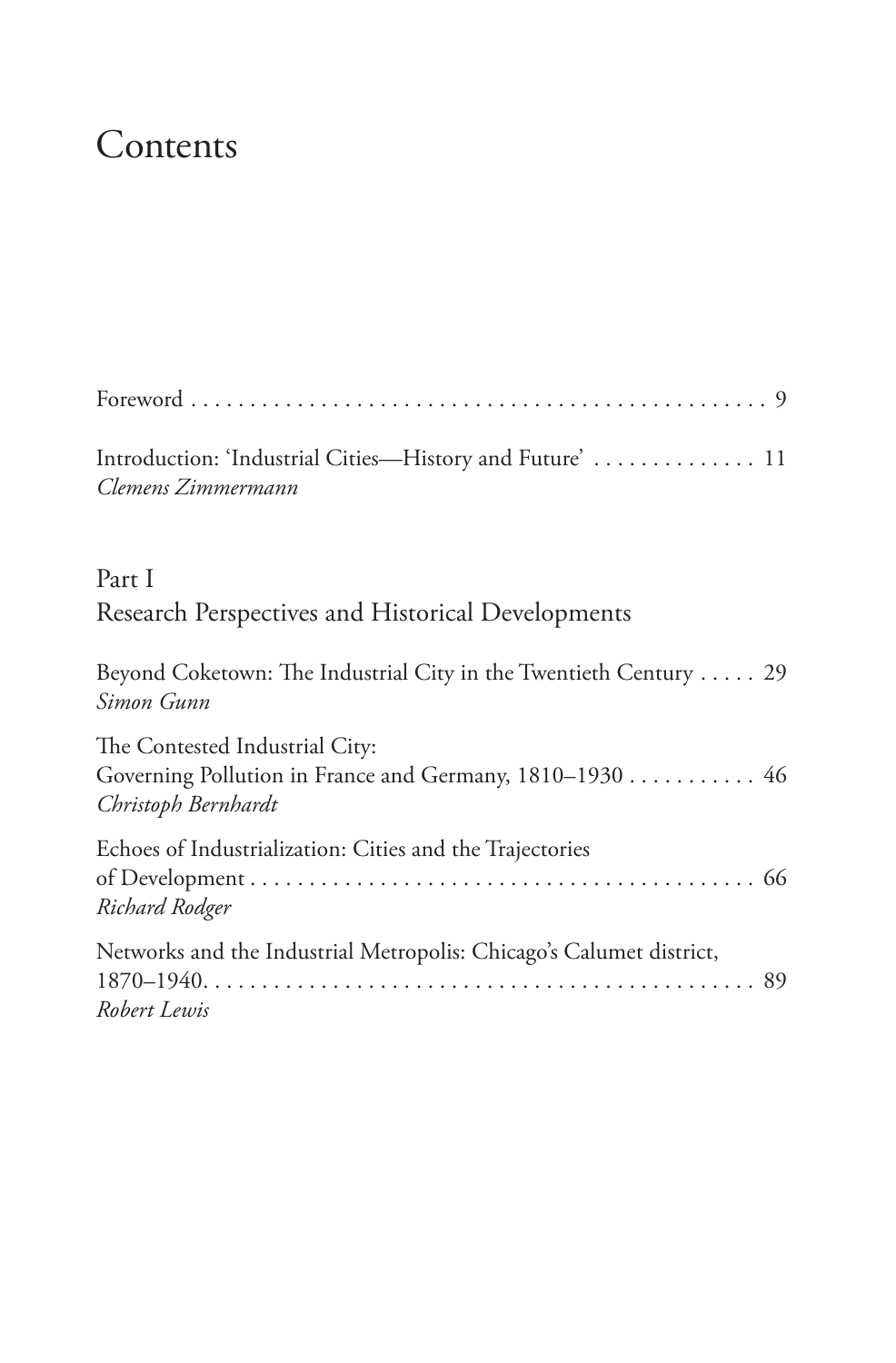#### Part II

Crisis and Recovery

| In-Between: The Conversion of Former Iron and Steel Industry                                                                                        |  |
|-----------------------------------------------------------------------------------------------------------------------------------------------------|--|
| Sites and Cities in the Saarland–Uneven and Complex                                                                                                 |  |
|                                                                                                                                                     |  |
| Peter Dörrenbächer                                                                                                                                  |  |
| The Industrial City as a Shrinking City and the Special Case of Flint,                                                                              |  |
|                                                                                                                                                     |  |
| Christine Hannemann                                                                                                                                 |  |
| Crisis in Automotive Cities: The Ambivalent Role of the Car Industry<br>in the "Autostadt" Wolfsburg and "Motor Town" Detroit 165<br>Martina Heßler |  |
| Comeback Cities? Urban Recovery Approaches in European                                                                                              |  |
| Jörg Plöger                                                                                                                                         |  |

#### Part III

## Cultural and Sociological Concepts

| Fordist Elements of the Industrial City in Germany<br>Adelheid von Saldern                                                      |  |
|---------------------------------------------------------------------------------------------------------------------------------|--|
| The Utopian Industrial City: The Case of the Baťa City of Zlín<br>Martin Jemelka and Ondřej Ševeček                             |  |
| Social Engineering, the Factory and Urban Environment:<br>Cadbury/Bournville and Opel/Rüsselsheim (1878–1960)  263<br>Timo Luks |  |
| A Town Without Memory? Inferring the Industrial Past:<br>Clydebank Re-built, 1941-2013  283<br>Rebecca Madgin                   |  |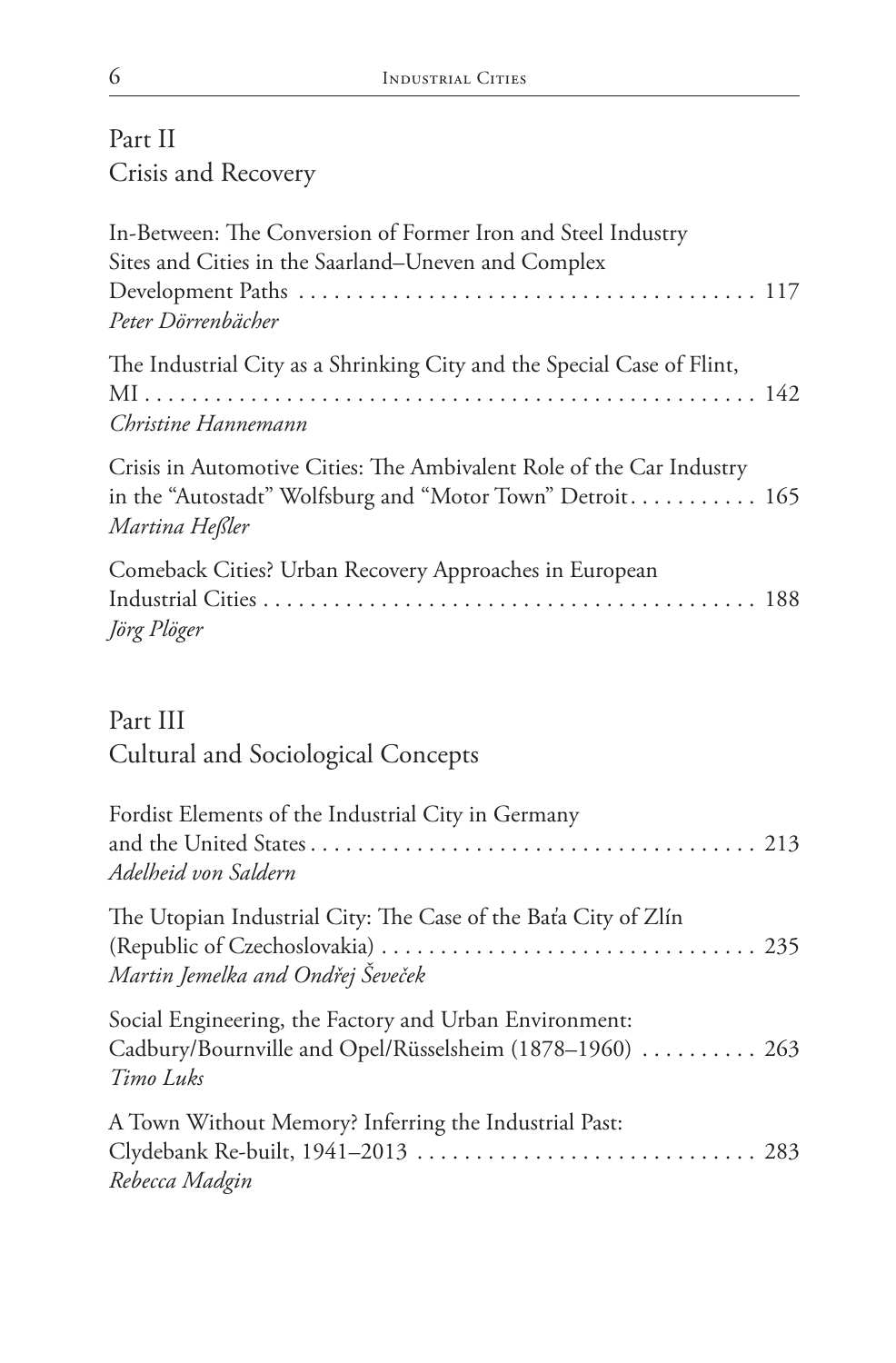### Part IV The Mediated Industrial City

| Representing the Industrial City: Rotterdam, 1880–1970  307<br>Judith Thissen                                                                                                                |  |
|----------------------------------------------------------------------------------------------------------------------------------------------------------------------------------------------|--|
| Representations of Industrial Cities in Photo Books and<br>Rolf Sachsse                                                                                                                      |  |
| Tradition and Contrast: Industrial Cities and Industrial Work<br>in the Documentaries of Michael Glawogger: From "Megacities"<br>(1998) to "Working Man's Death" (2005)  345<br>Henry Keazor |  |
|                                                                                                                                                                                              |  |
|                                                                                                                                                                                              |  |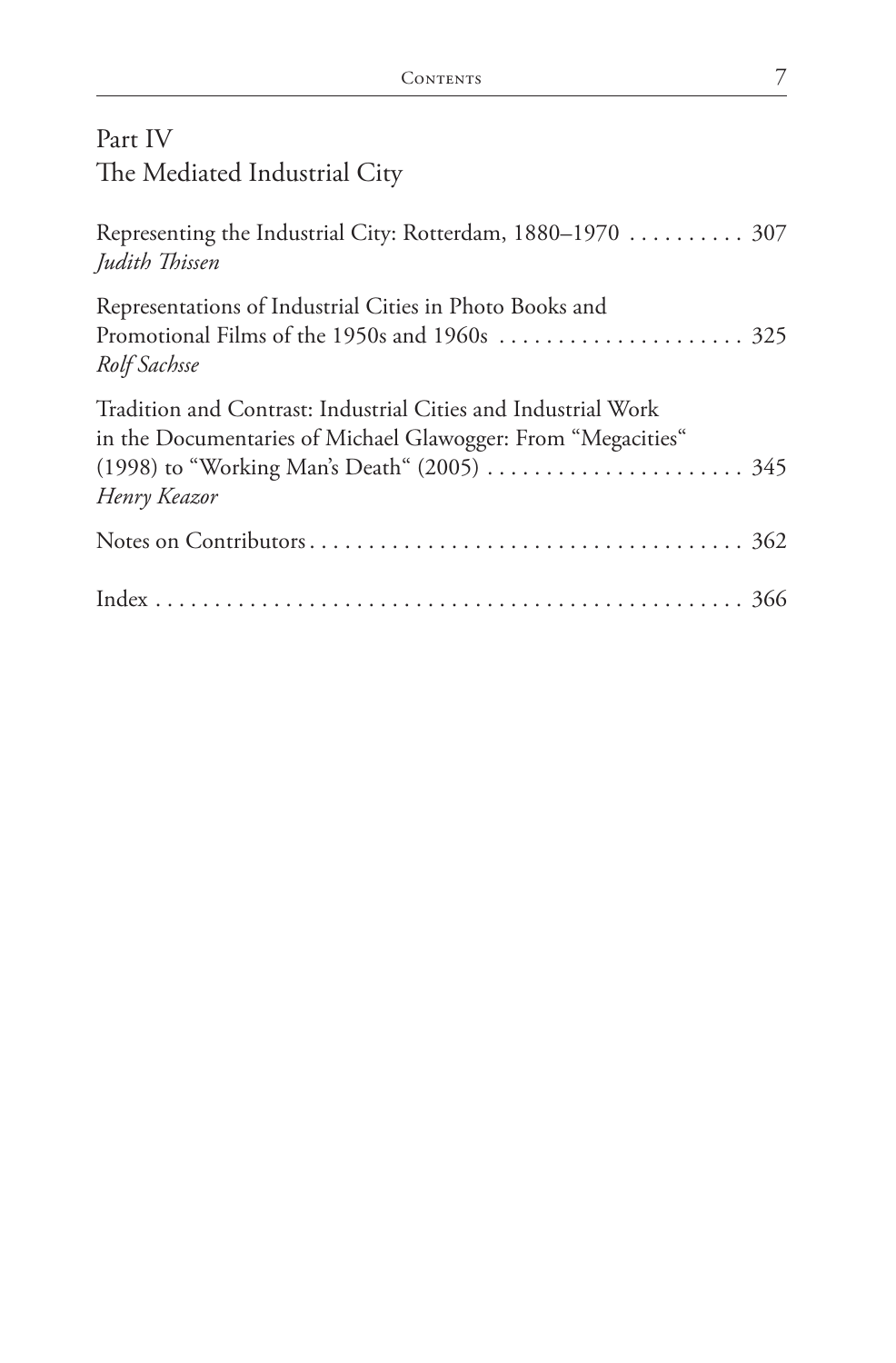## Introduction: 'Industrial Cities—History and Future'1

*Clemens Zimmermann*

#### Preliminary remarks

In 2012 Frankfurt am Main celebrated the jubilee of its Eastern harbor, which—a hundred years ago—secured the metropolis' ascendancy as industrial city that it remains until today despite the importance of financial services. What was built then were not just port facilities; big plants and workshops settled around it and Riederwald estate, too, is a 'child of the Eastern harbor'. Even today, 8,000 people work there, although the real estate sector "is eager to grab the area" (Riebsamen 2012). Currently, the production of Opel's Astra model in the near-by Rüsselsheim (Zimmermann 2014) looses out and in the long run, the existence of the traditional automobile production is in jeopardy. Yet today, the car city Rüsselsheim is already more dependent on the jobs provided by Frankfurt Airport than on those provided by Opel. Both the Eastern harbor in Frankfurt and Opel as well as the airport imply the dangerous potential of industrial jobs and their situation in cities and regions. Frankfurt itself and its metropolitan region stand par excellence for contemporary urban spaces that feature mixed economic functions. Jobs are not just provided by the financial sector and logistics companies, but also by both traditional and knowledge sector industries. At the same time, the area features individual classic, previously mono-structural industrial cities, such as Rüsselsheim that is drudgingly asserting its position and has to deal with the general structural transition and constant sales slumps of Opel in a globalized automobile market. In the meantime, the structural transition equally progresses for example in the Saar region. Whilst the once determin-

<sup>1</sup> This introduction is based on Heßler and Zimmermann (2012) and Heßler and Zimmermann (2011), in which the newer literature has been thoroughly revisited and reconsidered in the light of international perspectives. In addition, significant publications are listed individually. For the older research on industrial cities see amongst others: Agulhon (1983), Engeli and Matzerath (1989), Waller (1983) and Reif (1993).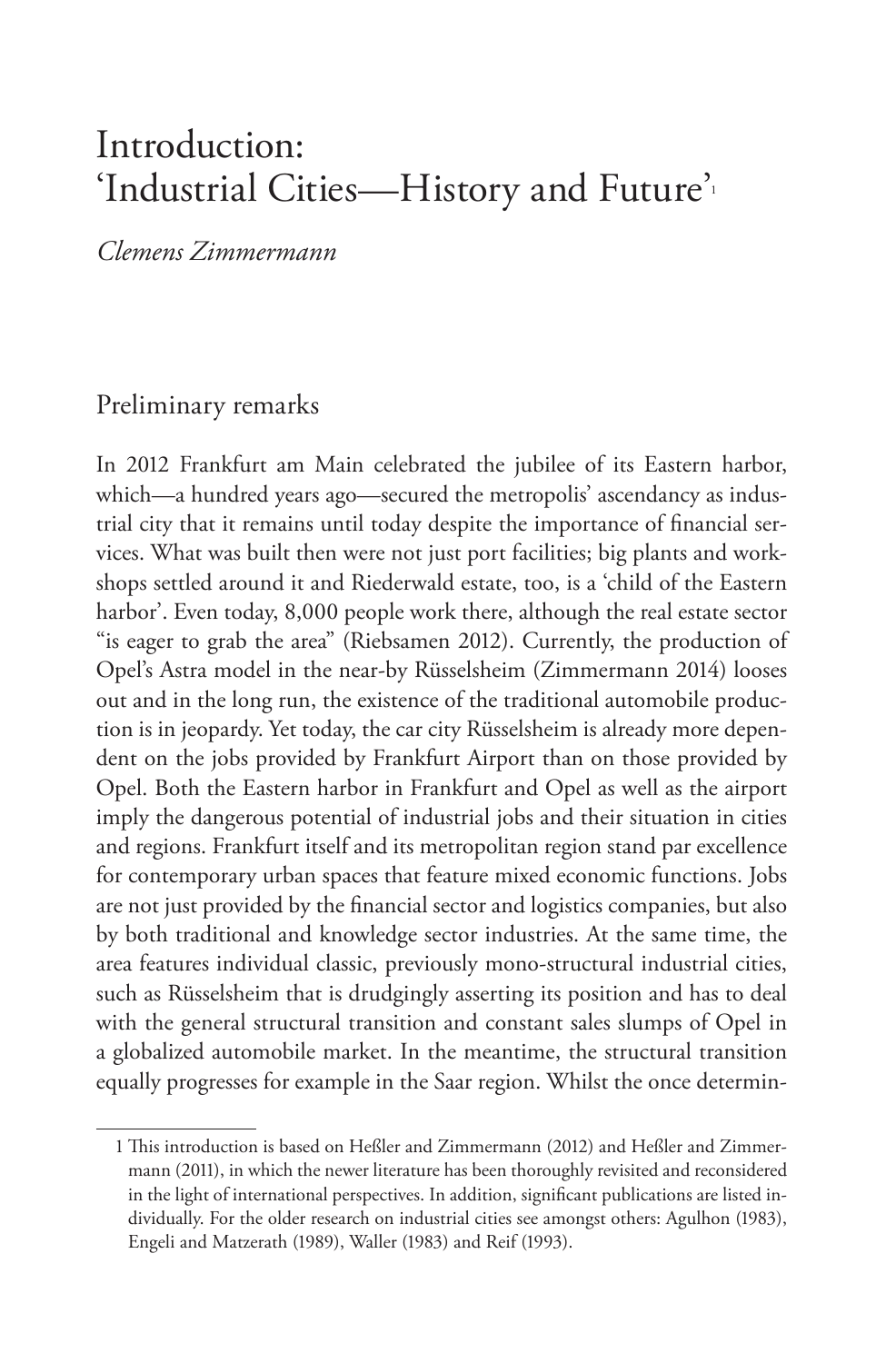ing coal extraction came to a halt last year, steel production continues and the Saar region has developed into a location of the automotive industry (Freitag 2012).

The number of scientific publications on the industry city is great. In the southwestern German library catalogue, there are 422 publications to be found under the entry 'industry city', in the National Union catalogue, the key word 'industrial town' comes up with 526 entries and 'industrial city' with 3,456.<sup>2</sup> And these are only monographs that are categorized under history, social and spatial sciences, to a somewhat lesser degree under literary studies and urban studies and even more rarely under architecture. The fact that there is a certain consensus in all these disciplines over what characterizes 'industry city' is due to three circumstances: Firstly, the development of the industry city was in general tightly related to industrialization and social modernization in general, which presented decisive paradigms of the historical and social sciences disciplines. Secondly, throughout the period of urban boom, the growth of industry cities was a strong focus: 'urban and urbanization history' in Germany, urban history and urban studies in Anglophone contexts. Admittedly we know today that cities such as Brighton and London did not primarily grow from an industrial basis, equally Vienna and Berlin were characterized by a rather mixed structure and strong central and cultural functions. Industrialization and urbanization were tightly interrelated, yet not as tightly as it was conceptualized until recently. Contemporary mega cities such as Lagos, Bangkok and Mexico City are a point in case (Osterhammel 2010, 366–464).

Furthermore, research into industry cities was strongly tied to migration and protest research. Thirdly, common imaginations of industry cities were based upon—and are still based on—contemporary discourses, on works of painters and writers. They passed on to us external and internal imaginations: of dynamic, chaos, apocalyptic insecurity, dirt, dark living conditions, strong and intense protest and desperation of the individual. These highly charged, negative images—especially of cities with heavy industry and regions of coal extraction—had strong impacts and reached deep into the 20<sup>th</sup> century. The 19<sup>th</sup> century left us with 'coke town' where 'dangerous classes' seemed to question the *bourgeois* order (Reif 2012). Over the course of the 20<sup>th</sup> century, new images were created: of disciplined workers at the furnaces, of heroic construction efforts in the socialist industry cities that can also be

<sup>2</sup> Viewed July 22, 2012.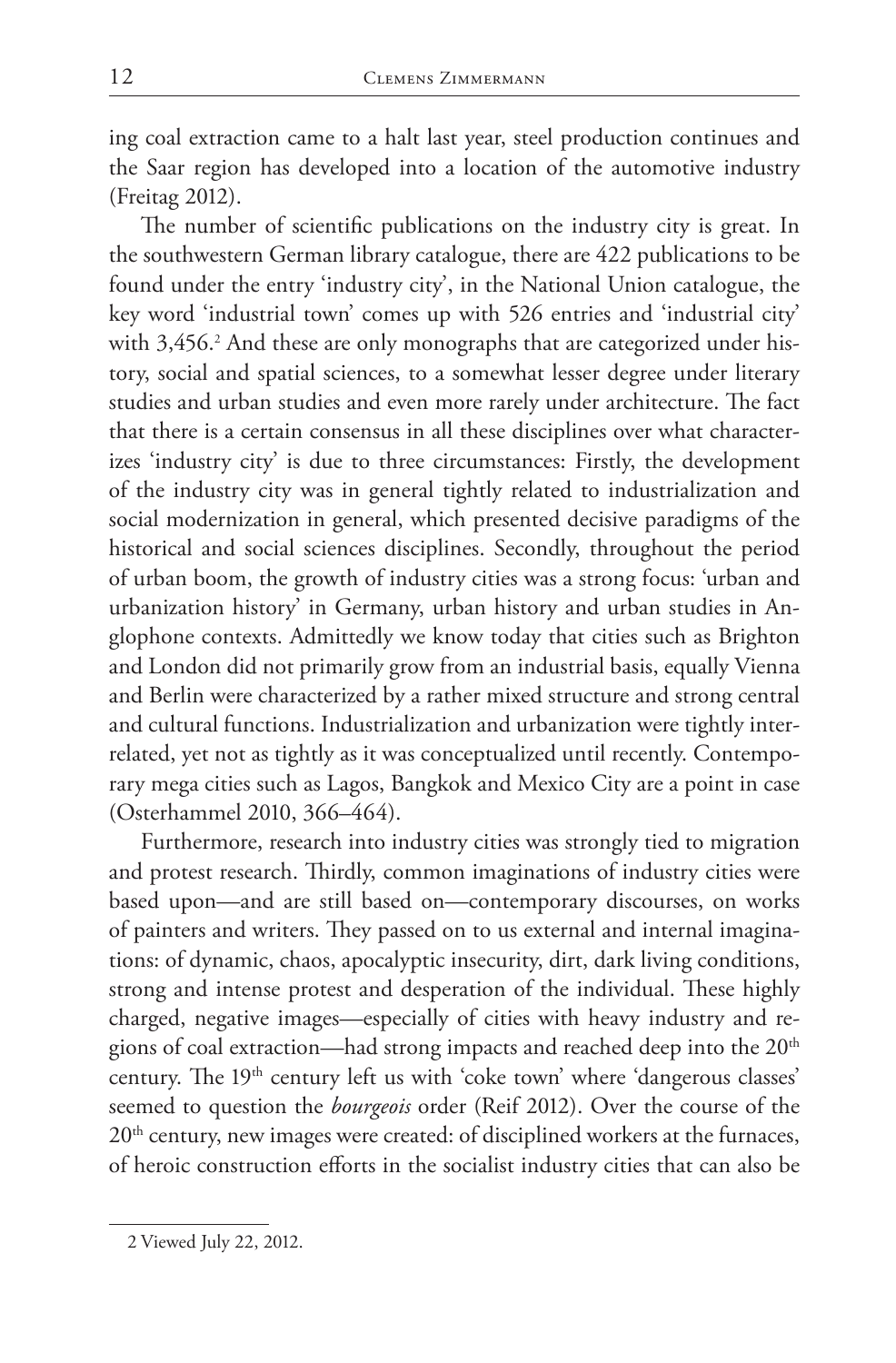considered as company towns, of social and council estates of the post war era and the model kindergartens there. The industry cities of the 20<sup>th</sup> century were in every respect the places of modernity, of rationalization with an abundance of certainty about the future and even utopian optimism, as in Magnitogorsk, Zlín and Wolfsburg. Not much later, however, this posed the questions whether work remains in the cities, what demands it made to people and what new spatial regimes would emerge.<sup>3</sup> Furthermore, it was questioned how a future of industry cities could be envisioned in an increasingly European and globalized economy and in the face of the growing importance of the tertiary sector: is their perspective to develop knowledge industries or should they, albeit as late-comers, subordinate themselves un-

#### Existing research

der the trend of a tertiary economy?

Until the 1990s, this field of research explained the demographic dynamic of the mutually reinforcing and asynchronous processes of industrialization and urbanization, the emergence of particular industrial types of cities (cities of the textile industry such as Manchester or Mühlhausen) and of a new type of industrial agglomeration. It was also concerned with hygienic and social living conditions, with economic cycles as well as housing construction and housing reform (Reulecke 1997), with processes of class formation, actors of urban reform and with the image and the discourses of 'coke town', Sheffield the 'Steel City' and the major industrial cities. Since the 1990s, the still expanding urban and urbanization research turned to a plethora of themes on the basis of changing methodological approaches. This category is comprised of different non-industrial types of cities such as the rural towns, questions regarding perceptions of the urban, the formation of boroughs and quarters, relationships between formations of citizenship and urban publics and the question concerning the character of the city of the 20<sup>th</sup> century shaped by mediatization, urbanization and the emergence of a third sector on the one hand and by peripheralization and de-concentration on the other. In particular, the question of planning processes and the characteristics of the 'European city' emerged (Lenger and Tenfelde 2006; Bohn 2008). Social historical

<sup>3</sup> See the early publication: Stadtbauwelt (1993).